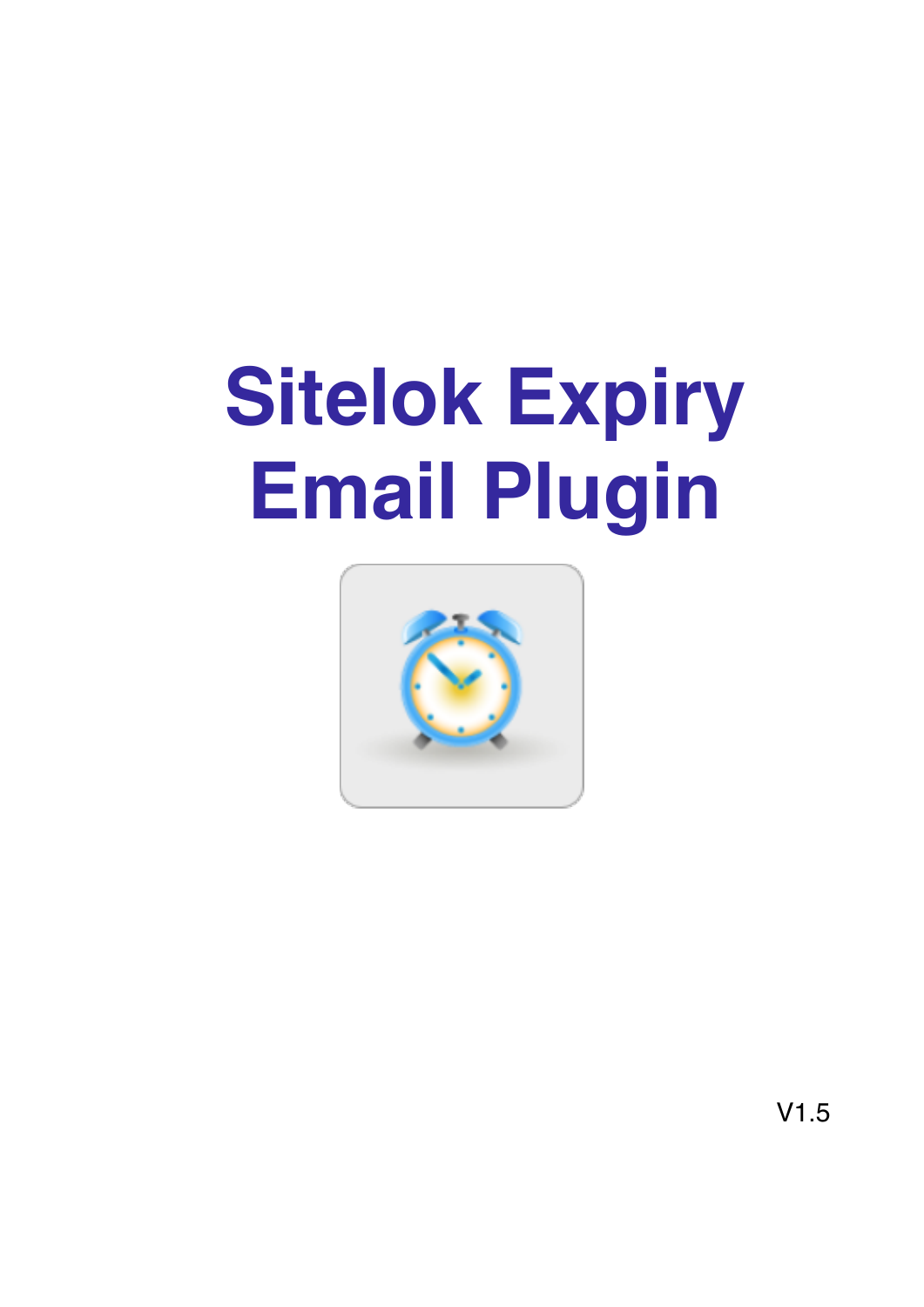#### **Sitelok Expiry Email Plugin**

Copyright 2013-2022 Vibralogix. All rights reserved.

This document is provided by Vibralogix for informational purposes only to licensed users of the Sitelok product and is provided on an 'as is' basis without any warranties expressed or implied.

Information in this document is subject to change without notice and does not represent a commitment on the part of Vibralogix. The software described in this document is provided under a license agreement. The software may be used only in accordance with the terms of that license agreement. It is against the law to copy or use the software except as specifically allowed in the license.

It is the users responsibility to ensure the suitability of the product before using it. In no circumstances will Vibralogix be responsible for any loss or damage of data or programs as a result of using the product. Your use of the product implies acceptance of these terms.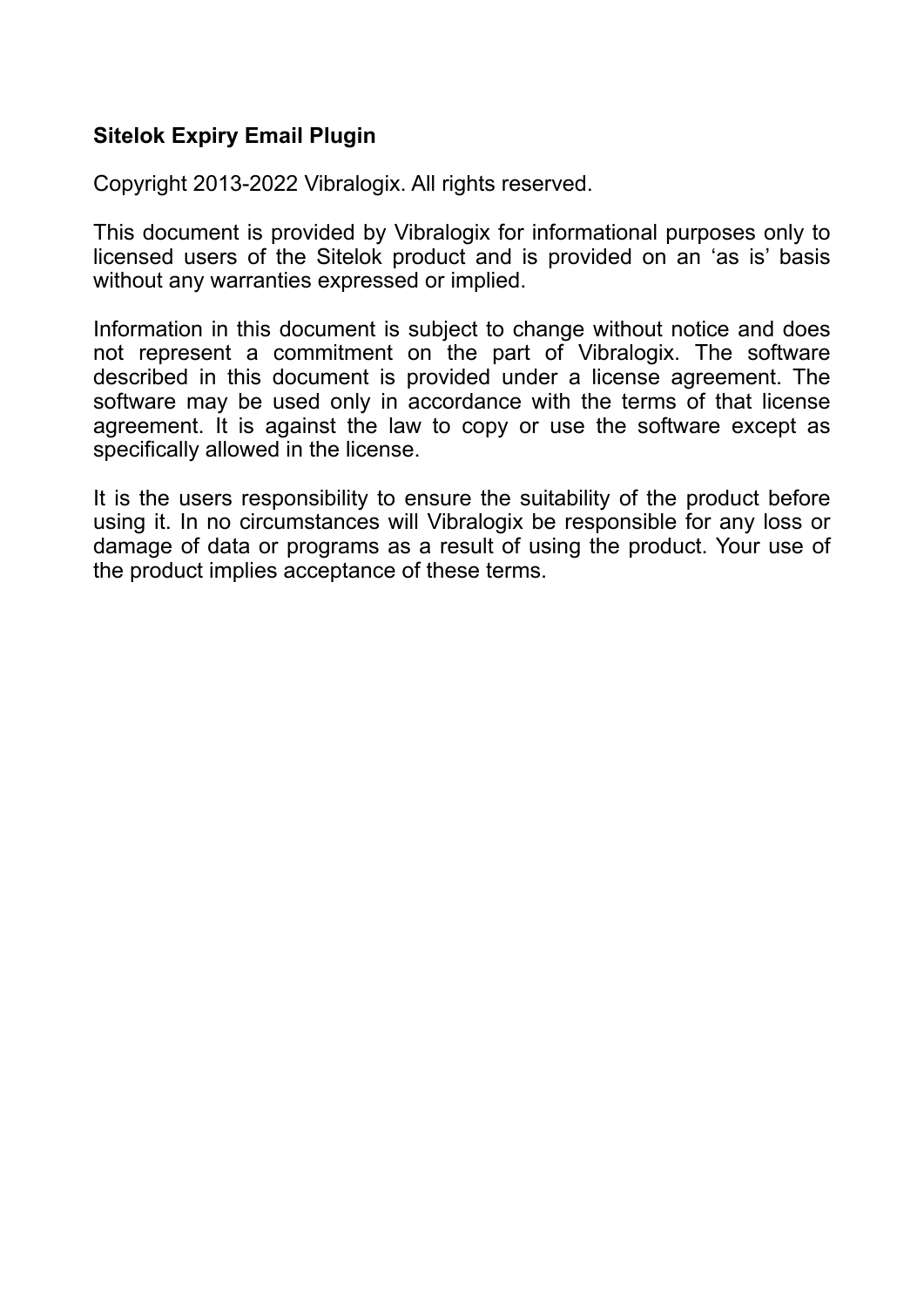## **Contents**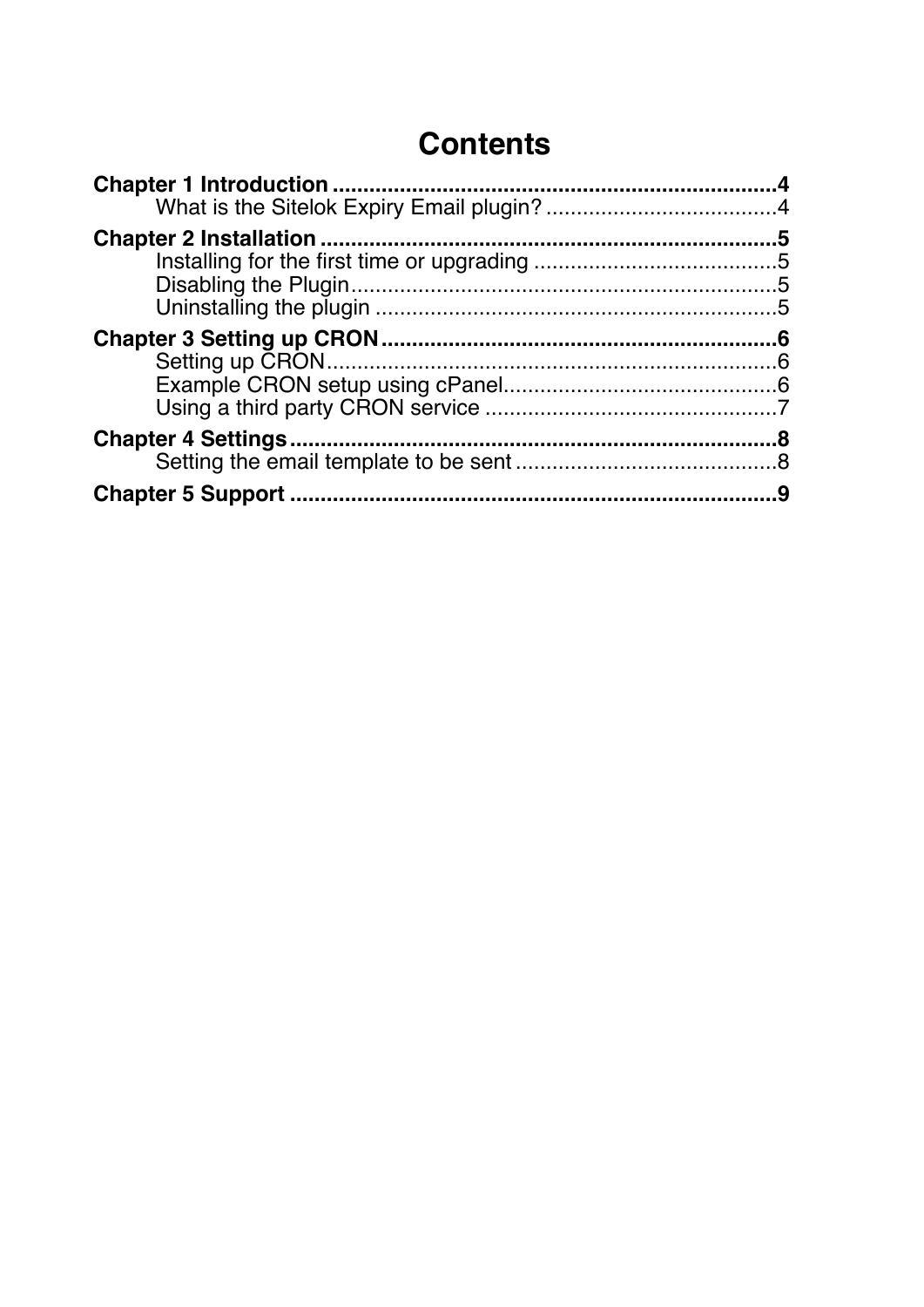# <span id="page-3-0"></span>**Chapter 1 Introduction**

## <span id="page-3-1"></span>**What is the Sitelok Expiry Email plugin?**

The Expiry Email plugin can automatically email users to warn them before their membership expires. You can set up to three email templates to be sent at specific times from 90 days before expiry to 90 days after expiry for each usergroup.

This plugin requires the use of CRON on your server to be able to perform tasks at specific times. You should check with your hosting provider that CRON is supported and for details about how to set it up. You can also use third part cron services such as SetCronJob (<http://www.setcronjob.com> )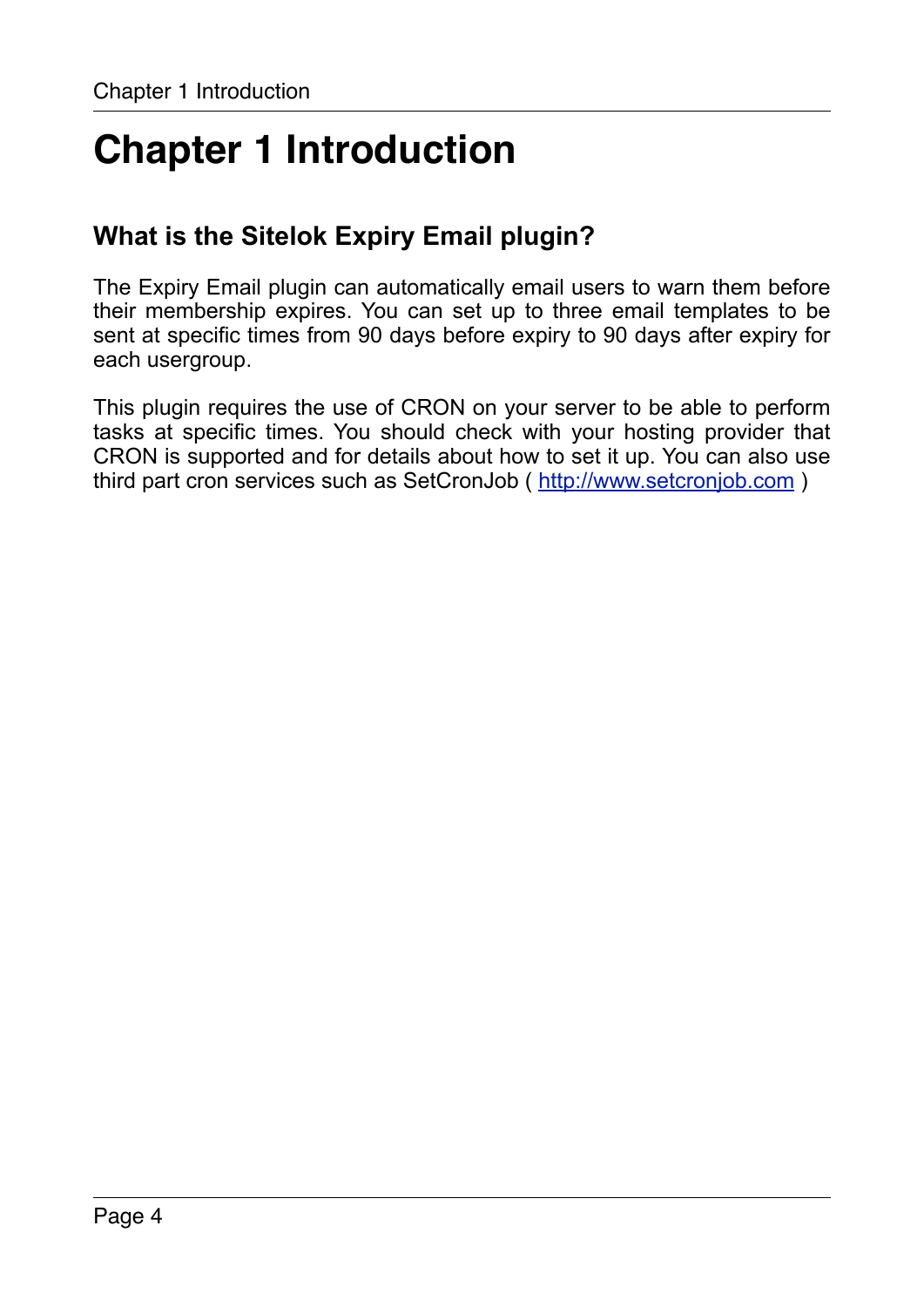# <span id="page-4-0"></span>**Chapter 2 Installation**

#### <span id="page-4-1"></span>**Installing for the first time or upgrading**

- 1) Extract the contents of the zip file to your PC.
- 2) Copy slcronhandler.php to the slpw folder (overwrite if it exists)
- 3) Upload the plugin expiryemail folder to your existing Sitelok slpw folder using FTP. There are no special permissions required on most servers.
- 4) Login to the Sitelok control panel.
- 5) Open the following URL in the browser

http://www.yoursite.com/slpw/plugin\_expiryemail/install.php

which will start the installation process. If all is well you will be taken to the plugin preferences page where you will see the plugin listed.

If you have any problems with installation please let us know so that we can help you.

## <span id="page-4-2"></span>**Disabling the Plugin**

To disable the Expiry Email plugin select **Plugin Preferences** in the **Plugin** menu option of Sitelok. Uncheck the enable box for the plugin and click the **Save** button. You can enable it again in the same way.

## <span id="page-4-3"></span>**Uninstalling the plugin**

To permanently remove the plugin and its settings follow these steps.

- 1) Disable the plugin as above.
- 2) Click the delete icon next the plugin in the disabled plugins section.
- 3) Confirm the action in the alert box.

If the plugin is uninstalled successfully you will be returned to the plugin preferences page.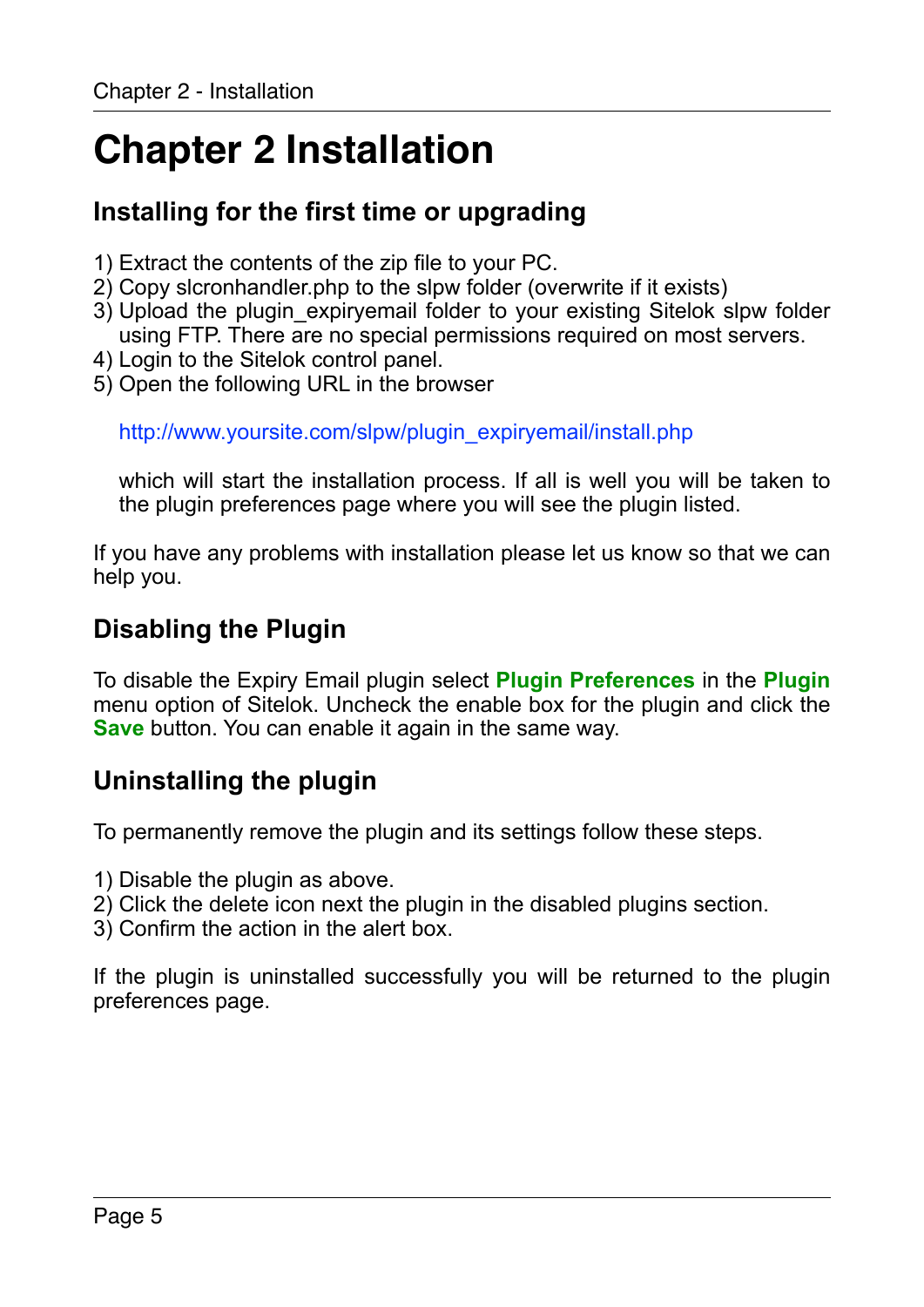# <span id="page-5-0"></span>**Chapter 3 Setting up CRON**

## <span id="page-5-1"></span>**Setting up CRON**

If you have already setup CRON for another Sitelok plugin you can ignore this chapter.

Normally servers process pages or perform actions when a user visits them but for this plugin we need to have a way for emails to be sent out at specific times in the future. To handle situations like this most servers have a service called CRON which can be used to call a file or page at regular intervals.

How CRON is setup is specific to each server so you may need to ask your hosting provider for help. The basic idea is to have the file slcronhandler.php called every 5 minutes so that it can determine if any tasks need to be performed. To get the file path or URL (which one is used depends on your server) click the Expiry Email option in the Plugins menu and scroll down the page to the CRON Settings section.

#### **CRON** settings

Ensure that you have CRON setup to call the handler every 5 minutes using the file path or URL below (depending on your server setup). CRON only needs to be setup once for all plugins that use it.

#### **File path**

/home/server1/public\_html/slpw/slcronhandler.php auth=c662a1f946a25a308cee70475c568d23

#### URL

http://www.yoursite.com/slpw/slcronhandler.php?auth=c662a1f946a25a308cee70475c568d23

#### <span id="page-5-2"></span>**Example CRON setup using cPanel**

If your hosting uses the popular cPanel control panel then you can usually setup CRON as follows.

- 1) Login to cPanel and click the Cron Jobs icon.
- 2) In the minutes field enter \*/5
- 3) In the hour, day, month and weekday fields enter \*
- 4) In the command field enter /usr/local/bin/php followed by a space and then the file path from the plugin page.

It should look something like this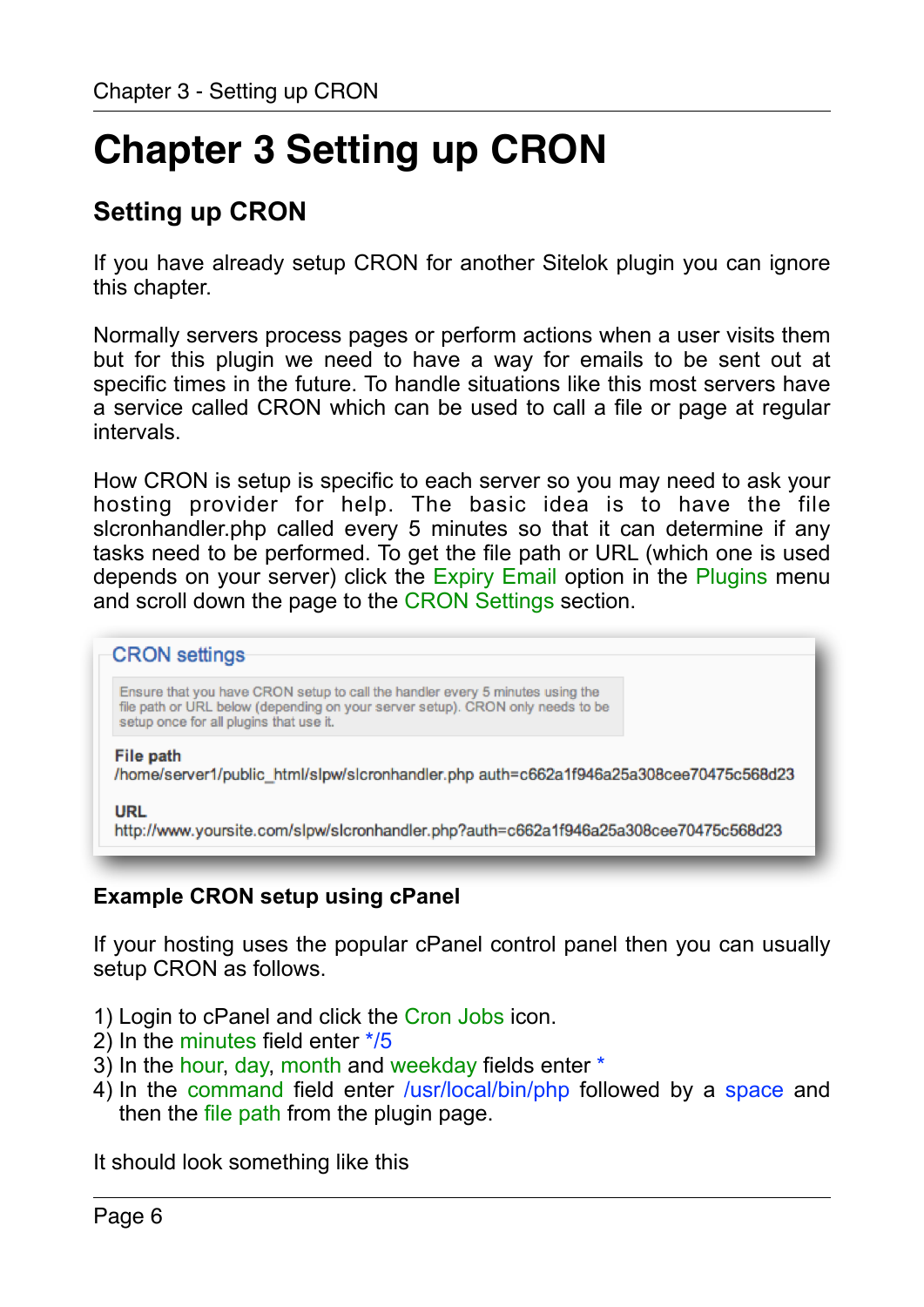| Common<br>Settings: | Every 5 minutes $(*/5 ***)$<br>÷             |           |
|---------------------|----------------------------------------------|-----------|
| Minute:             | */5<br>Every 5 minutes (*/5)<br>÷            | ø         |
| Hour:               | Every hour (*)<br>*<br>÷                     | c         |
| Day:                | Every day (*)<br>÷<br>$\star$                | ø         |
| Month:              | Every month (*)<br>$\star$<br>÷              | $\bullet$ |
| Weekday:            | Every weekday (*)<br>*<br>÷                  |           |
| Command:            | /usr/local/bin/php /home/server1/public_ht ? |           |

Click Add New Cron Job to enable it.

#### <span id="page-6-0"></span>**Using a third party CRON service**

If your hosting provider doesn't support CRON there are a number of third party services that can simulate CRON calls. Sitelok should work fine with these systems. For example SetCronJob ( <http://www.setcronjob.com>) allows you to enter a URL to be called at a fixed period. For use with Sitelok their Silver plan (currently \$10 per year) should be ideal. Just set the URL to call to the URL provided on the plugin page and set When to call to 5 minutes

| Edit CronJob       | $\times$                                                             |
|--------------------|----------------------------------------------------------------------|
| <b>URL</b> to call | http://www.yoursite.com/slpw/slcronhandler.php?auth=c662a1f946a25a30 |
| When to call       | © Details<br>Every 5 minutes<br>÷                                    |
|                    | <b>☆ More options</b>                                                |
|                    | Save CronJob<br>Cancel                                               |
|                    |                                                                      |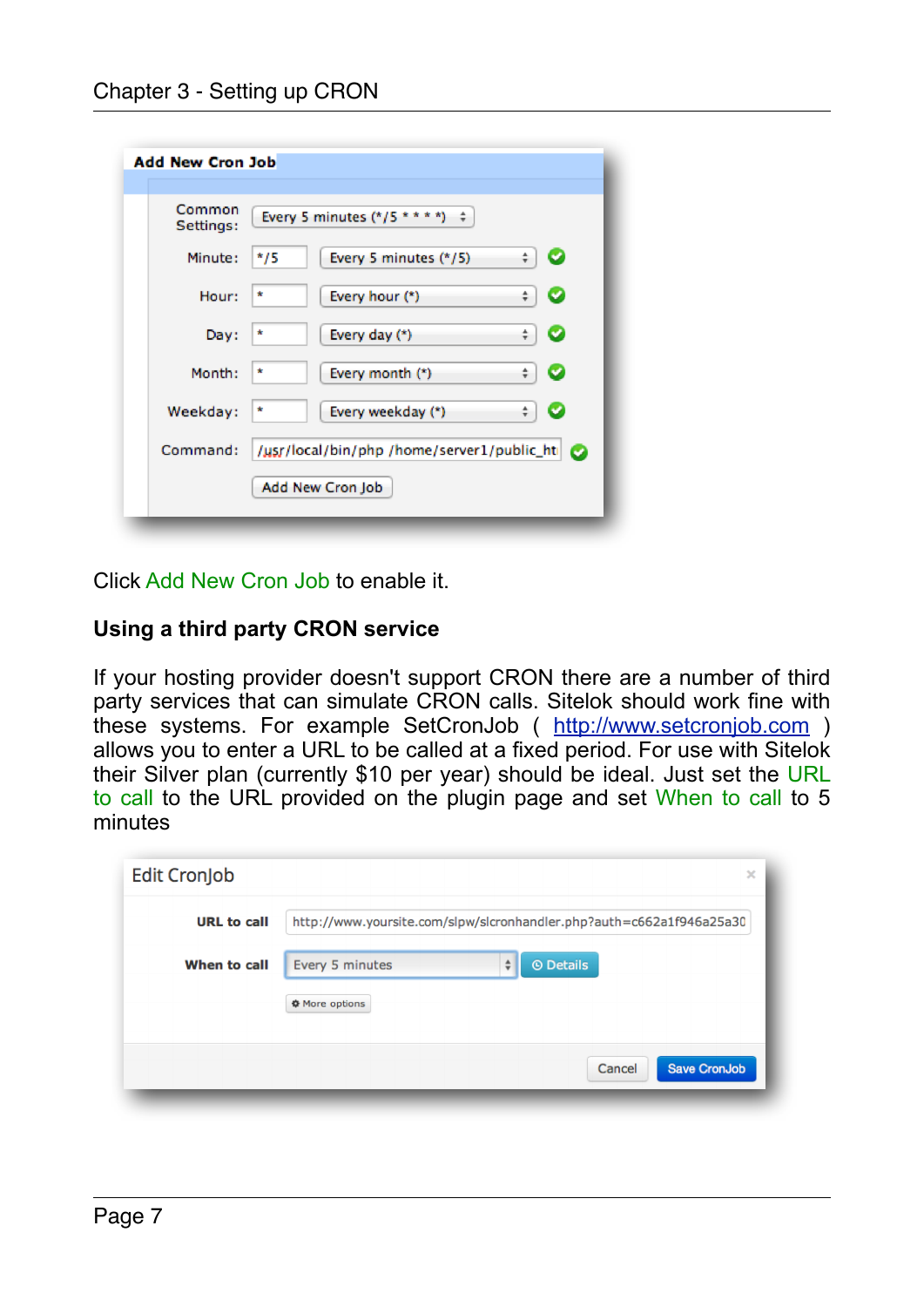# <span id="page-7-0"></span>**Chapter 4 Settings**

## <span id="page-7-1"></span>**Setting the email template to be sent**

Click the Expiry Email option in the Plugins menu to display the settings.

| Here you can define email templates to be sent out a certain number of days<br>before or after the users access to specific usergroups expire. You can also set<br>email templates to be sent out irrespective of usergroup. Upto three email<br>templates can be set for each usergroup. |                    |   |                       |         |
|-------------------------------------------------------------------------------------------------------------------------------------------------------------------------------------------------------------------------------------------------------------------------------------------|--------------------|---|-----------------------|---------|
| Any usergroups                                                                                                                                                                                                                                                                            | <b>Select when</b> | ÷ | Select email template | $+ 8 +$ |
| <b>BRONZE</b>                                                                                                                                                                                                                                                                             | <b>Select when</b> | ÷ | Select email template | $+ 8 +$ |
| <b>CLIENT</b>                                                                                                                                                                                                                                                                             | <b>Select when</b> | ÷ | Select email template | $+ 8 +$ |
| <b>GOLD</b>                                                                                                                                                                                                                                                                               | <b>Select when</b> | ÷ | Select email template | $+ 8 +$ |
| <b>SILVER</b>                                                                                                                                                                                                                                                                             | <b>Select when</b> | ÷ | Select email template | $+ 8 +$ |

You can set an email template to be sent out at a predefined number of days before or after a users membership of a usergroup has expired. Up to three emails can be sent out at different times for each usergroup.

So for example you could choose to send an email to members of GOLD 30 days before expiry, another 3 days before expiry and finally an email 7 days after expiry with an offer to rejoin. To get extra fields click the  $\pm$  icon.

Instead of setting up usergroup specific email templates you can instead setup email templates to be sent out for any usergroup.